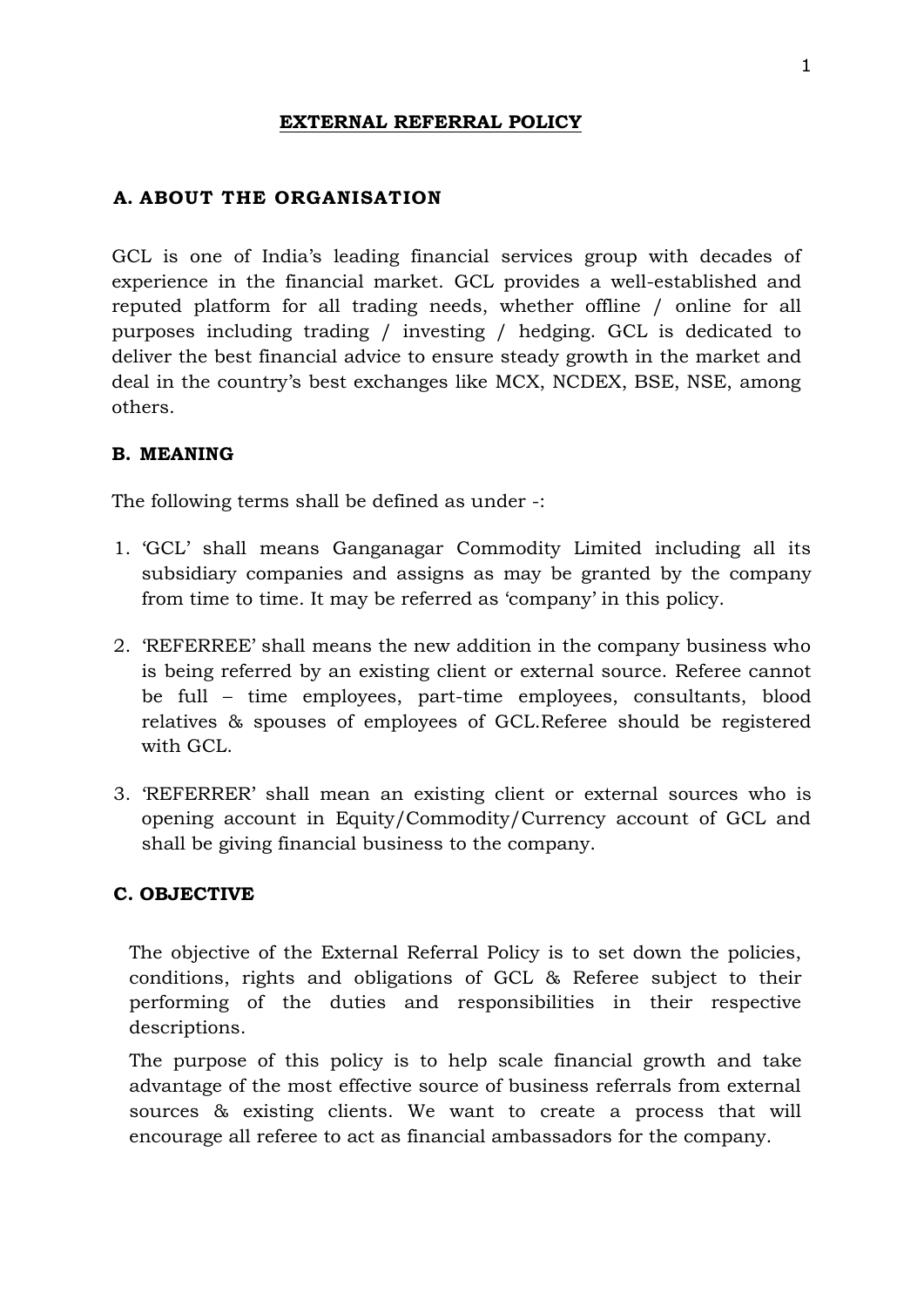### **D. APPLICABILITY OF POLICY**

The policy shall apply to all external sources and existing client who shall refer business to GCL. The policy is not applicable upon full – time employees, part-time employees, consultants, blood relatives & spouses of employees of GCL.

#### **E. ELIGIBILITY**

This policy is effective from 1st February 2022. For pay-outs of any referrals made on or before 31stJanuary 2022 will be as per discretion of GCL management. All referee except those specified in the Clause B are eligible to receive referral bonus on successful referral of an external business source.

### **F. REFERRAL OWNERSHIP AND VALIDATION**

The policy shall bear certain terms & conditions which are mentioned herein below-:

- 1. The referrer cannot full time employees, part-time employees, consultants, blood relatives & spouses of employees
- 2. Minor accounts shall not be eligible for this scheme.
- 3. The account opened in any of Equity/Commodity/Currency will be considered as one account.
- 4. The referee should pay all account opening charges and there should not be any debit in his account after opening.
- 5. The commission pay-out will be done on monthly basis.
- 6. The 'referee' has to mention client code of 'referrer' at time of account opening. It is to state that the said condition is non-flexible and cannot be changed in any circumstance. The mapping wouldn't be allowed for these clients.

#### **G. TERMS AND CONDITIONS**

Referral should fulfill following conditions:

- 1. Referral should not be forbidden to do business under the Rules, Byelaws and Regulations of the Exchange ( NSE, BSE, ICEX, MCX, and NCDEX)
- 2. Referral should not be a sub broker or remisier of any other trading member of the Exchange (NSE, BSE, ICEX, MCX, and NCDEX)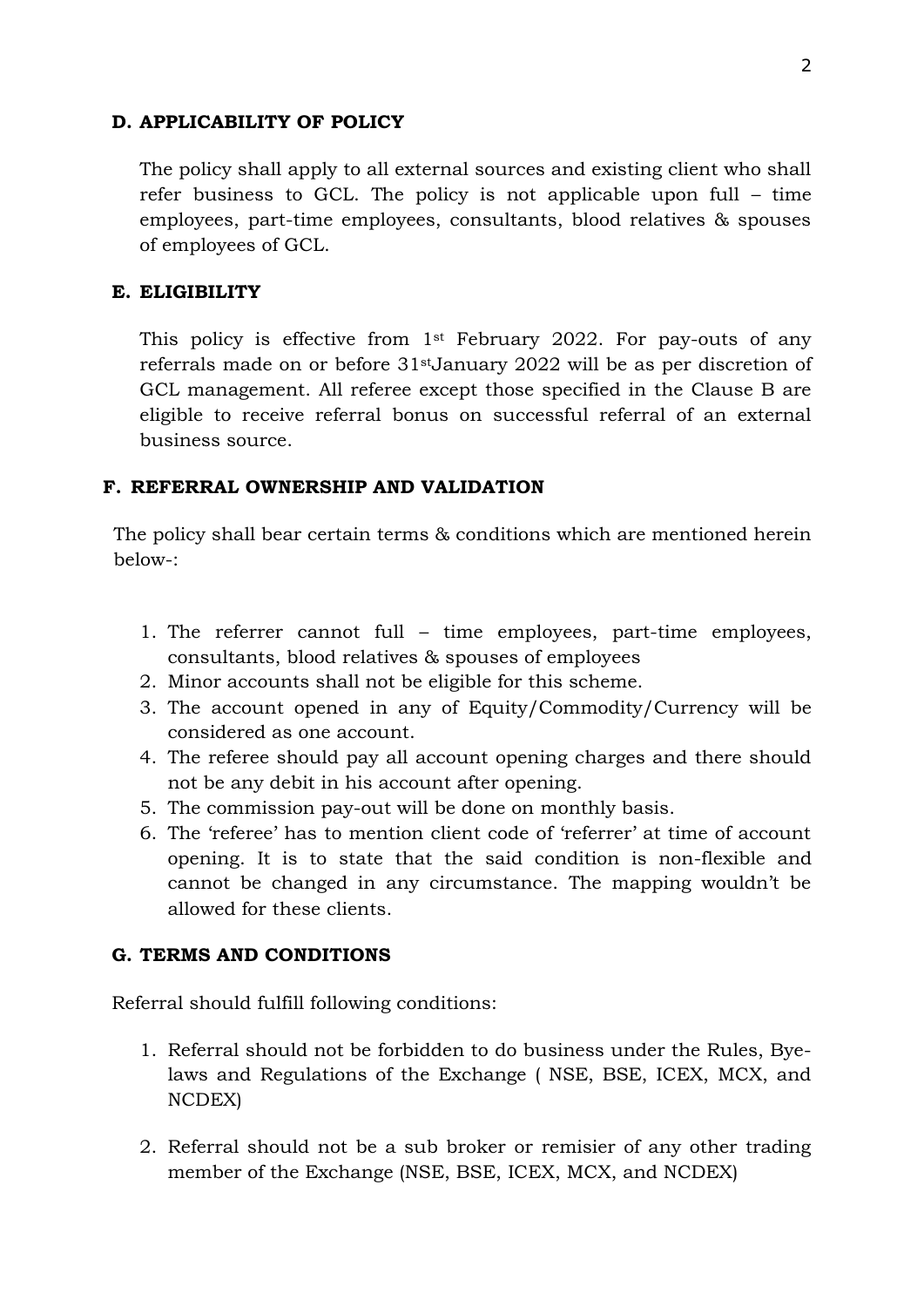- 3. Referral should not be an employee of any other trading member of the Exchange (NSE, BSE, ICEX, MCX, and NCDEX)
- 4. Referral should have not advertised in public, press or in any other manner that I/we are acting as a broker or member of the exchange. (NSE, BSE, ICEX, MCX, and NCDEX)
- 5. Referral have not passed contracts in my/our own name
- 6. Referral should not be a trading member on any Exchange (NSE, BSE, ICEX, MCX, and NCDEX)

# **H. BENEFITS**

- The new account opening one-time commission is Rs. 250.
- The account activation one-time commission (when first trade is done) is Rs. 250.
- Also, the additional financial benefits of 20% Incentive on brokerage earned from all referred clients provided that referrer should earn minimum incentive of Rs. 100/- (Rupees Hundred Only).

It is further state that the Incentive Percentage of the policies are subject toalterations and modifications at the behest of GCL as they deem it necessary. Subsequent changes made to the policy will be duly informed to the personnel. This External Referral Policy is applicable upon all referrals in any capacity and shall have retrospective effect in applicability on the existing business.

## **I. RESPONSIBILITY**

The company is under no responsibility/obligation of any action (including payments) & assurances made on behalf of referee beyond what is permissible under this policy. The referee shall not bring the company in between any such disputes.

### **J. MISCELLANEOUS**

1. The company reserves its right of statutory entitlements, the right to amend, suspend or withdraw this policy at any time without notice.